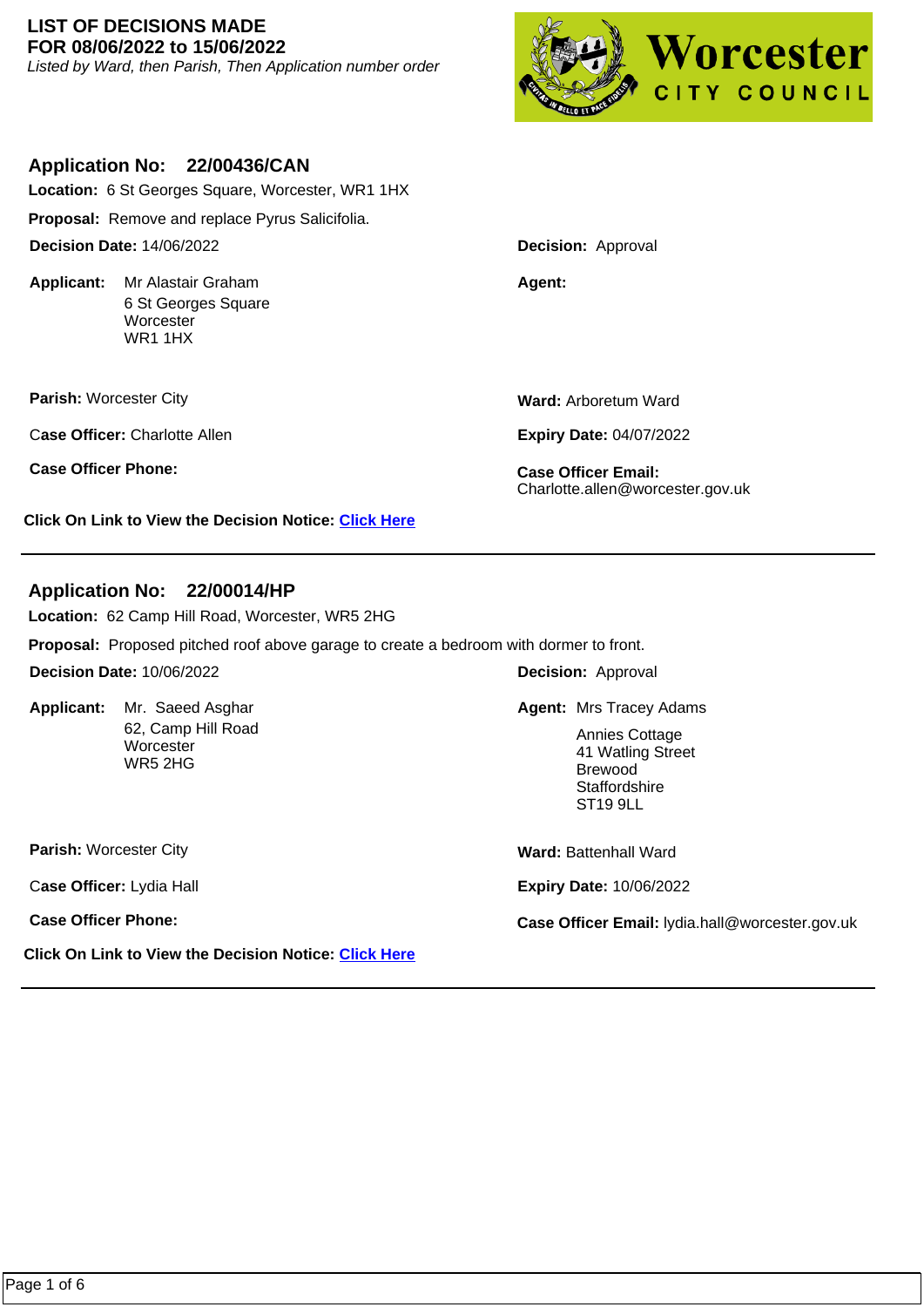### **Application No: 22/00192/HP**

**Location:** 14 Ashdown Close, WORCESTER, WR2 4NP

**Proposal:** Two-storey side extension.

**Decision Date:** 09/06/2022

Applicant: Mrs Helen Davis 14 Ashdown Close **Worcester** WR2 4NP

**Parish:** Worcester City

C**ase Officer:** Miss Ruth Lambert

**Case Officer Phone:** 01905 722175 **Case Officer Email:** 

**Click On Link to View the Decision Notice: [Click Here](https://plan.worcester.gov.uk/Planning/Display/22/00192/HP)**

**Decision:** Approval

**Mrs Helen Davis** Mrs Helen Davis **Mrs Helen Davis** Mrs Helen Davis

14 Ashdown Close **Worcester** WR2 4NP

**Ward:** Bedwardine Ward

**Expiry Date:** 10/06/2022

ruth.lambert@worcester.gov.uk

## **Application No: 22/00252/HP**

**Location:** 101 Bransford Road, Worcester, WR2 4ET

**Proposal:** Build above existing utility to form a larger bathroom and ensuilte to existing bedroom.

**Decision Date:** 13/06/2022

**Applicant:**  101 Bransford Road **Worcester** WR2 4ET Wayne Owen **Agent: Agent: Agent:** 

**Parish:** Worcester City

C**ase Officer:** Miss Ruth Lambert

**Case Officer Phone:** 01905 722175 **Case Officer Email:** 

**Ward:** Bedwardine Ward

**Expiry Date:** 13/06/2022

ruth.lambert@worcester.gov.uk

**Click On Link to View the Decision Notice: [Click Here](https://plan.worcester.gov.uk/Planning/Display/22/00252/HP)**

## **Application No: 22/00273/ADV**

**Location:** Cathedral Square, 6 High Street, Worcester

**Proposal:** 2 no. internally illuminated signs and 1 no. internal window vinyl.

**Decision Date:** 09/06/2022

**Applicant:**  c/o agent Manchester M1 1HR New World Trading Company Ltd

**Parish:** Worcester City

C**ase Officer:** Lydia Hall

**Click On Link to View the Decision Notice: [Click Here](https://plan.worcester.gov.uk/Planning/Display/22/00273/ADV)**

**Decision:** Approval

**Agent: Bill Davidson** 

14a Little Lever Street Manchester M1 1HR

**Ward:** Cathedral Ward

**Expiry Date:** 10/06/2022

**Case Officer Phone: Case Officer Email:** lydia.hall@worcester.gov.uk

**Decision:** Approval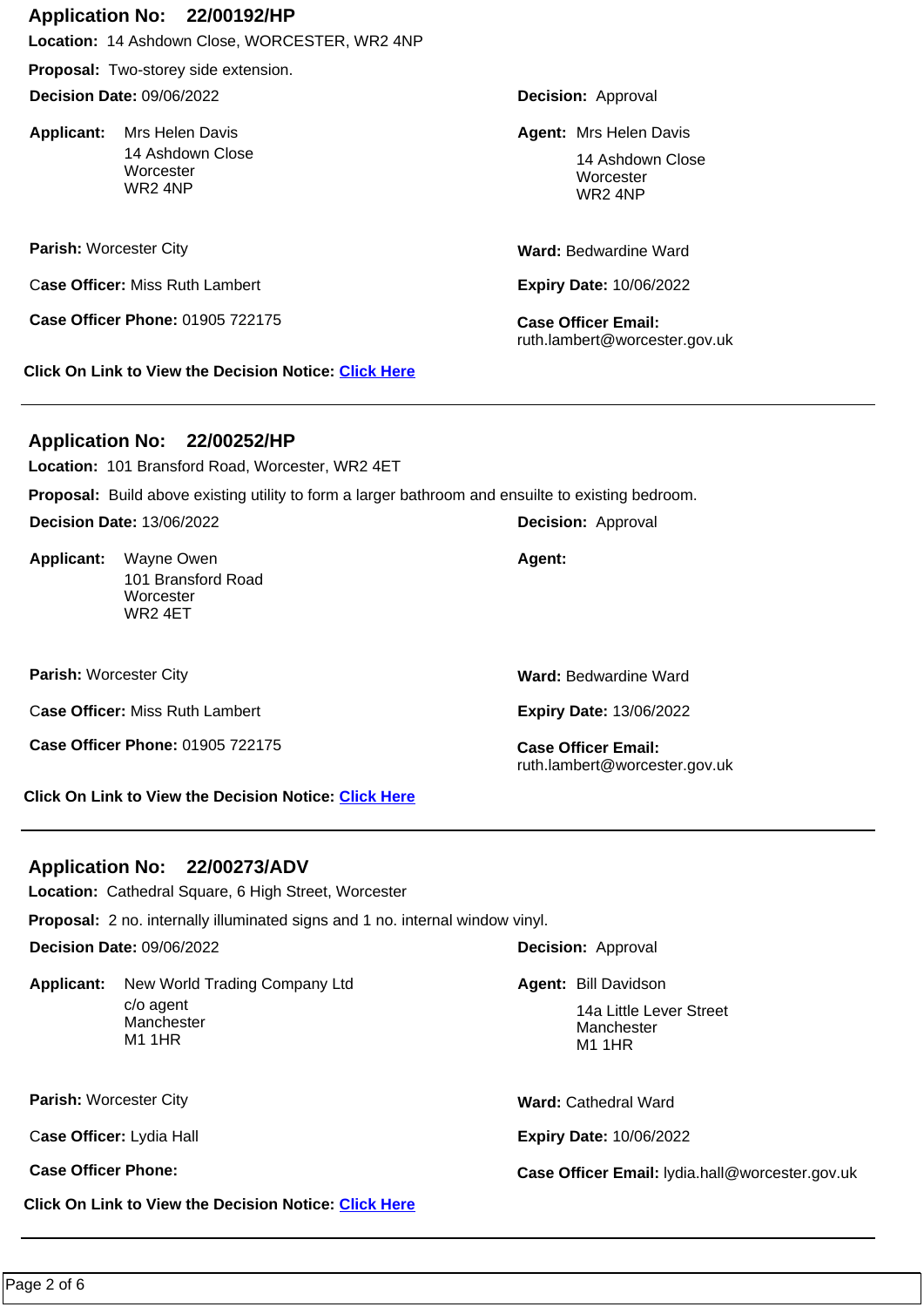## **Application No: 22/00333/HP**

**Location:** 36 Victoria Avenue, Worcester, WR5 1ED

**Proposal:** Ground and first floor rear extension

**Decision Date:** 08/06/2022

Applicant: Mr Mahmood Hussain 36 Victoria Avenue **Worcester** WR5 1ED

**Parish:** Worcester City

C**ase Officer:** Miss Ruth Lambert

**Case Officer Phone:** 01905 722175 **Case Officer Email:** 

**Click On Link to View the Decision Notice: [Click Here](https://plan.worcester.gov.uk/Planning/Display/22/00333/HP)**

**Decision:** Approval

Mr Mahmood Hussain **Agent: Harry Hampton Agent:** Harry Hampton

26 Broadway Grove St Johns **Worcester** WR2 5EU

**Ward:** Cathedral Ward

**Expiry Date:** 16/06/2022

ruth.lambert@worcester.gov.uk

## **Application No: 22/00421/TPOA**

**Location:** Springfield, Britannia Square, Worcester, WR1 3DL

**Proposal:** Various tree works within the site listed in the Arboricultural report.

**Decision Date:** 09/06/2022

Applicant: Mr Sean Lloyd Royal Grammar School Worcester Upper Tything **Worcester** WR1 1HP Mr Sean Lloyd **Agent:** Mr Sean Lloyd

**Parish:** Worcester City

C**ase Officer:** Charlotte Allen

**Case Officer Phone: Case Officer Email:** 

**Click On Link to View the Decision Notice: [Click Here](https://plan.worcester.gov.uk/Planning/Display/22/00421/TPOA)**

**Decision:** Approval

Royal Grammar School Worcester Upper Tything **Worcester** WR1 1HP

**Ward:** Cathedral Ward

**Expiry Date:** 12/07/2022

Charlotte.allen@worcester.gov.uk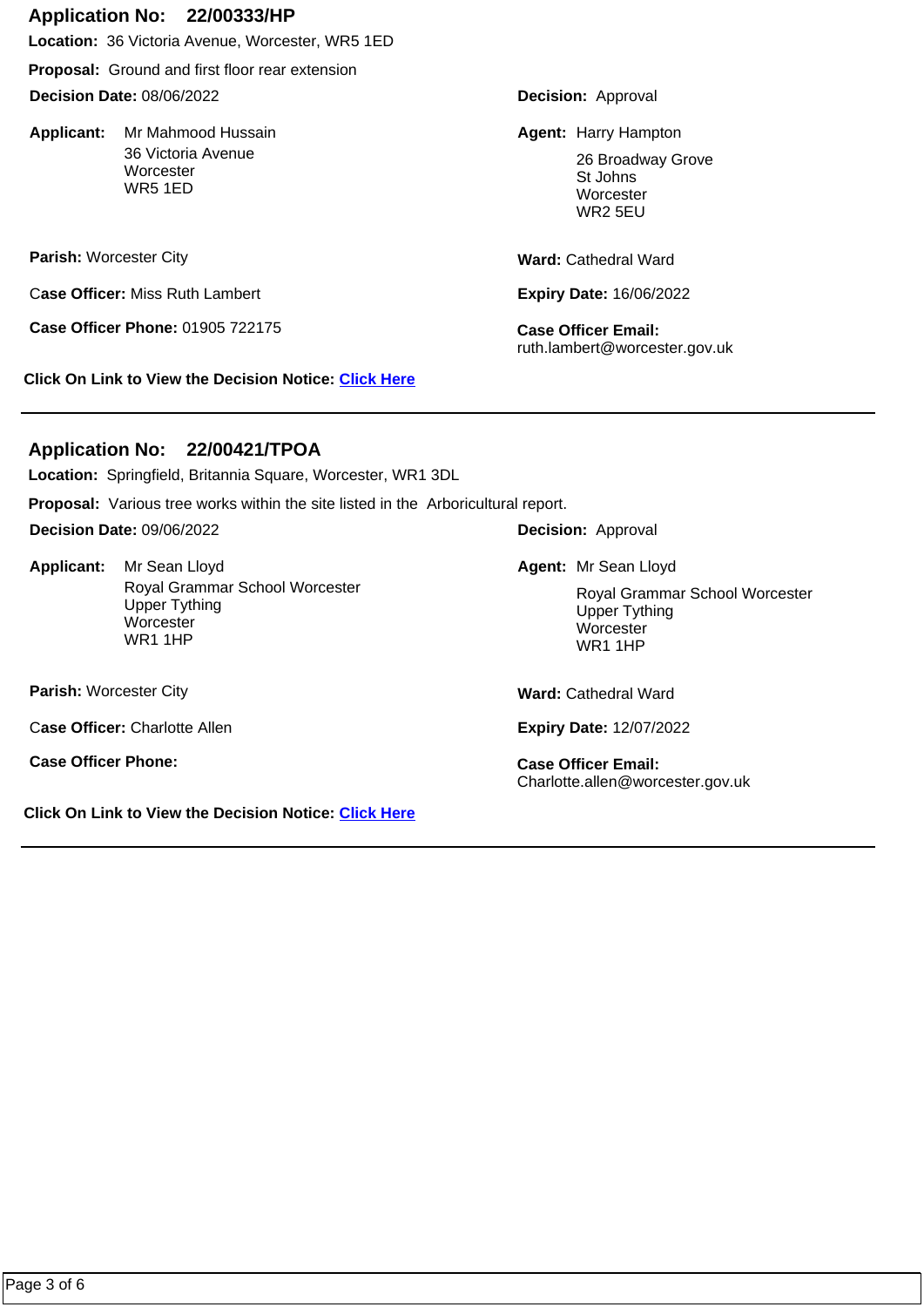#### **Application No: 22/00301/HP**

**Location:** 2 Beckett Drive, Worcester, Worcestershire, WR3 7BZ

**Proposal:** Proposed vehicular access and hardstanding.

**Decision Date:** 10/06/2022

Applicant: Mr Gerry Nicholls 2 Beckett Drive Worcestershire **Worcester** WR3 7BZ

**Parish:** Worcester City

C**ase Officer:** Laura Williamson

**Case Officer Phone:** 01905 722 028 **Case Officer Email:** 

**Click On Link to View the Decision Notice: [Click Here](https://plan.worcester.gov.uk/Planning/Display/22/00301/HP)**

**Decision:** Approval

Mr Gerry Nicholls **Mr Stephen Turner** Mr Stephen Turner

7 Cumberland Street **Worcester** WR1 1QE

**Ward:** Claines Ward

**Expiry Date:** 15/06/2022

laura.williamson@worcester.gov.uk

# **Application No: 22/00420/TPOA**

**Proposal:** Copper Beach - prune back overhanging limbs. **Location:** 1 Chacewater Avenue, WORCESTER, WR3 7AW **Decision Date:** 10/06/2022

**Applicant:** Mr Nicholas Snape **Agent: Agent: Agent:** 9 Bullfinch Close **Worcester** WR5 3SL

**Parish:** Worcester City

C**ase Officer:** Charlotte Allen

**Case Officer Phone: Case Officer Email:** 

**Click On Link to View the Decision Notice: [Click Here](https://plan.worcester.gov.uk/Planning/Display/22/00420/TPOA)**

**Decision:** Approval

**Ward:** Claines Ward

**Expiry Date:** 27/06/2022

Charlotte.allen@worcester.gov.uk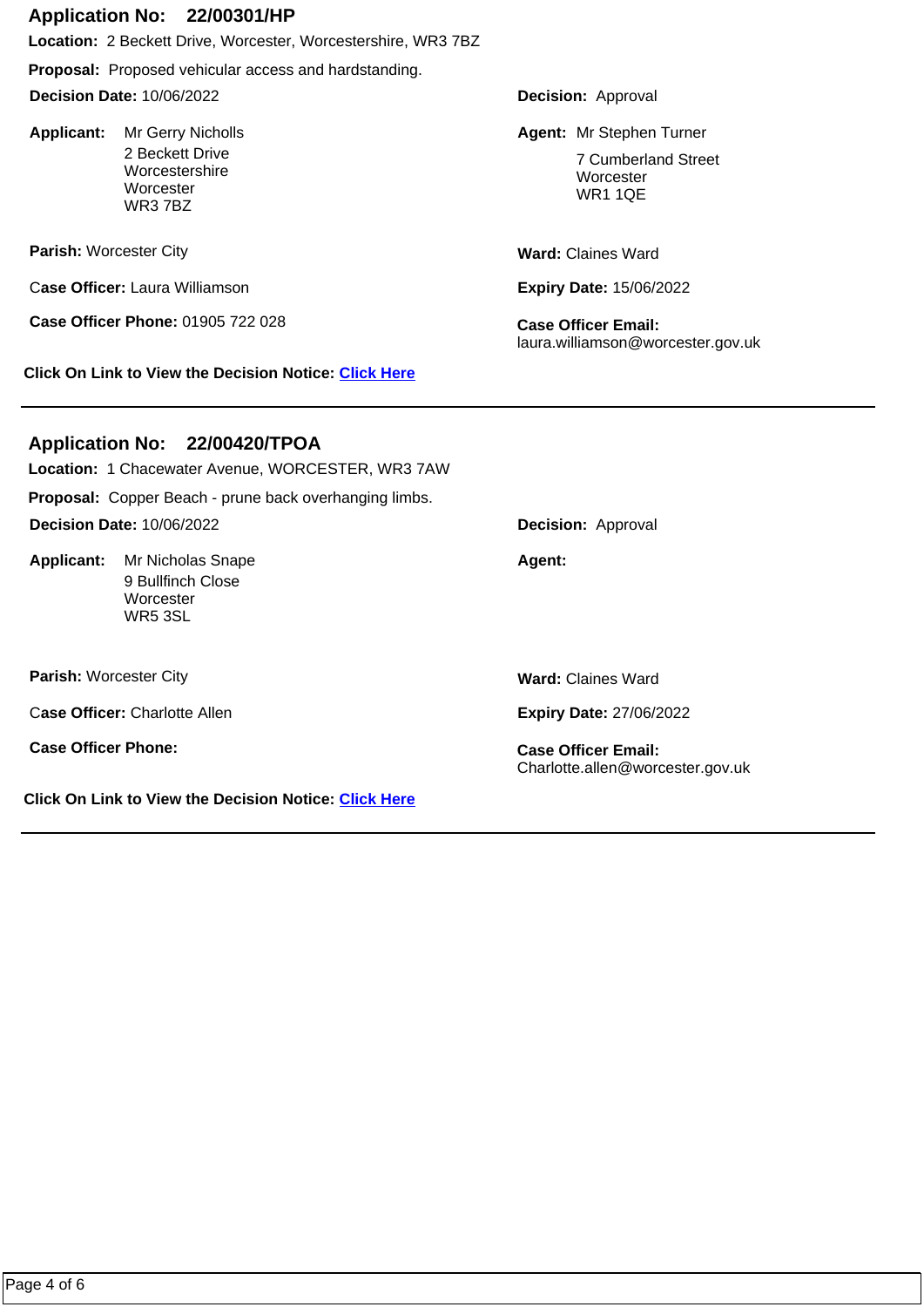### **Application No: 22/00295/NMA**

**Location:** YMCA Hostel, Henwick Road, WORCESTER, WR2 5NS

**Proposal:** Application for non-material amendment to planning consent P17J0577 (Change of use hostel to student accommodation; demolitions and erection of new accommodation block; access and car park improvements) to allow alterations to plant room and fenestration, changes to external materials, insertion of additional windows and repositioning of cycle store.

**Decision Date:** 08/06/2022

Applicant: Mr Simon Evans Building 1000 Kings Reach Yew Street **Stockport** SK4 2HD

**Parish:** Worcester City

C**ase Officer:** Steven Hoang

**Case Officer Phone:** 07593100591 **Case Officer Email:** 

**Decision:** Approval

Mr Simon Evans Matthew Brookes **Mr Simon Evans Mr Matthew Brookes** 

2 St Oswalds Road **Worcester** WR1 1HZ

**Ward:** St. Clement Ward

**Expiry Date:** 08/06/2022

steven.hoang@worcester.gov.uk

**Click On Link to View the Decision Notice: [Click Here](https://plan.worcester.gov.uk/Planning/Display/22/00295/NMA)**

## **Application No: 21/00312/FUL**

**Location:** 52 St Johns, Worcester, WR2 5AJ

**Proposal:** Change of use of rear of existing retail shop to 1 x 1 bedroom residential unit and change of use of existing detached retail store to 1 x 2 bedroom residential unit.

| <b>Decision Date: 08/06/2022</b> |                                                         | <b>Decision: Approval</b>                                             |
|----------------------------------|---------------------------------------------------------|-----------------------------------------------------------------------|
| <b>Applicant:</b>                | Mr Nurul Haque<br>56<br>St Johns<br>Worcester<br>WR25AJ | <b>Agent: Mr Nurul Haque</b><br>56<br>St Johns<br>Worcester<br>WR25AJ |
| <b>Parish: Worcester City</b>    |                                                         | <b>Ward: St. John Ward</b>                                            |
| Case Officer: Miss Ruth Lambert  |                                                         | <b>Expiry Date: 09/06/2022</b>                                        |
| Case Officer Phone: 01905 722175 |                                                         | <b>Case Officer Email:</b>                                            |

**Click On Link to View the Decision Notice: [Click Here](https://plan.worcester.gov.uk/Planning/Display/21/00312/FUL)**

ruth.lambert@worcester.gov.uk